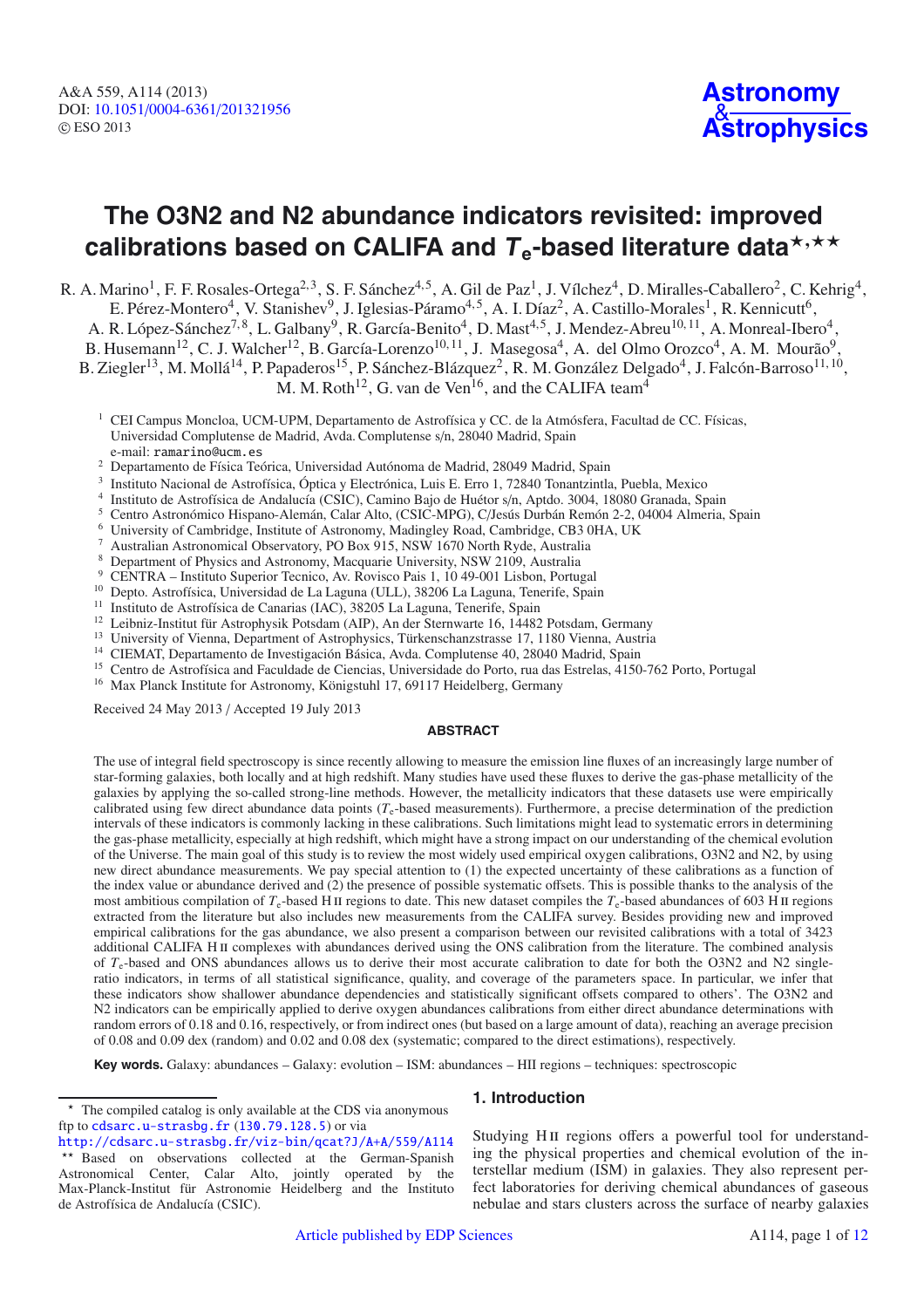[\(Osterbrock & Ferland 2006](#page-10-0), hereafter OF06). From the study of their characteristic emission-line spectra we can get key insights not only into the amount of massive stars being formed and the rate star formation occurs but also into nucleosynthesis processes taking place in these stars and into the physical conditions of the gas surrounding them (see [Shields 1990,](#page-11-1) for a review).

With regard to the gas conditions, the depth and spatial resolution of the spectroscopic observations carried out in the Local Universe have allowed study not only of the global (stars and gas) metallicity of galaxies but also of the variation across galaxies and the abundance discrepancies among different phases of the ISM and between these and the abundance of the stars. However, these measurements require determining of the electron temperature  $(T_e)$ , which is obtained from ratios of faint auroral to nebular emission line intensities, such as [O III] $\lambda$ 4363/ $\lambda$ 5007. This is often referred to as the *direct* (or  $T_e$ based) method (OF06). A well-known difficulty, however, arises from the inherent weakness of the auroral lines, and they become fainter as metallicity increases (as the temperature decreases, owing to the more efficient cooling via metal lines). This has led to the need to use *indirect* abundances based on relations between metallicity and the (either predicted or empirically calibrated) intensity of strong emission lines. This is particularly relevant when the issue of the chemical evolution of the Universe as a whole is addressed because only the brightest emission lines (from the brightest H<sub>II</sub> regions) are usually accessible at high redshift [\(Pettini et al. 2001](#page-11-2); [Kobulnicky & Phillips 2003](#page-10-1)[;](#page-10-2) Lilly et al. [2003;](#page-10-2) [Steidel et al. 2004\)](#page-11-3).

Calibrators based on strong emission lines are therefore required in such cases. Most of these calibrators rely on comparing of the ratios between the strongest emission lines with direct estimations of the oxygen abundances (e.g., [Pilyugin et al.](#page-11-4) [2012,](#page-11-4) and references therein, hereafter P12). A few of them rely alternatively on the comparison of these ratios with photoionization models (e.g., [McGaugh 1991](#page-10-3); [Kewley & Dopita 2002\)](#page-10-4), which had the advantage of covering any possible range of parameters but carry our limitations in knowling the actual physical conditions of the nebulae. These most widely used strongline indicators are mainly focused on the relative intensity of the following lines: [O II] $\lambda$ 3727, H $\beta$ , [O III] $\lambda$ 5007, H $\alpha$ , [N II] $\lambda$ 6583, [S ii]λλ6717, 6731. López-Sánchez et al. (2012, hereafter LS12) have recently presented a revision of the different methods, showing their main strengths and caveats and illustrating in which range/conditions they can be safely applied.

The goal of our work is to provide updated calibrations for two (O3N2 and N2) of the most widely used indicators of the oxygen abundance. These indicators are very popular at low and high redshifts for different reasons: (1) O3N2 is weakly affected (compared to the R<sub>23</sub> or [N II] $\lambda$ 6583/[O II] $\lambda$ 3727 indices) by differential extinction and makes use of the strongest and most easily accessible emission lines in the rest-frame optical spectroscopy, (2) N2 uses two emission lines that are very close in wavelength and are also accessible in the nearinfra[red](#page-10-5) [at](#page-10-5) [moderate-to-high](#page-10-5) [redshifts](#page-10-5) [\(see](#page-10-5) [works](#page-10-5) [by](#page-10-5) Cresci et al. [2012](#page-10-5); [Queyrel et al. 2012](#page-11-5)). However, N2 does not consider an ionization parameter of the gas, which may be very important in some cases, specially when dealing with integral field spectroscopy (IFS) data [\(López-Sánchez et al. 2011,](#page-10-6) hereafter LS11; [Kehrig et al. 2013\)](#page-10-7). The most popular calibration of th[e](#page-11-6) [O3N2](#page-11-6) [and](#page-11-6) [N2](#page-11-6) [indicators](#page-11-6) [was](#page-11-6) [introduced](#page-11-6) [by](#page-11-6) Pettini & Pagel [\(2004,](#page-11-6) hereafter PP04). Their calibration combine direct derivations of the oxygen abundance for the most part with a few estimations based on photoionization models, mainly at the high-metallicity range, where direct measurements of the metal abundance were scarce at that time. This is prone to large uncertainties owing to the well-known difference in the absolute scale of abundances between both methods [\(Kewley & Ellison](#page-10-8) [2008\)](#page-10-8). For the sake of completeness, we also compare our calibrations with the ones proposed by [Nagao et al.](#page-10-9) [\(2006,](#page-10-9) hereafter NAG06) and [Pérez-Montero & Contini](#page-11-7) [\(2009](#page-11-7), hereafter PMC09), which are based, respectively, on Sloan Digital Sky Survey data (SDSS, [York et al. 2000;](#page-11-8) [Strauss et al. 2002](#page-11-9)) and literature measurements.

In this work we take advantage of two complementary datasets for the recalibration of both indicators by anchoring them to direct estimations of the oxygen abundance. First, we use the recent compilations of direct abundance measurements by P12 and PMC09, together with other recently published values. We also present here, for the first time, new  $T_e$ -based measurements belonging to the CALIFA survey (16 H II regions with  $[O III]$  $\lambda$ 4363). This compilation led to a notorious increase in the number of regions with direct abundance measurements even at the elusive high-metallicity range. For the whole  $T_e$ -sample, and due to the heterogeneous nature of our compilation, we recalculated the electron temperatures and the oxygen abundances of the 603 H II regions using the recipe proposed by [Pilyugin et al.](#page-11-10) [\(2010,](#page-11-10) hereafter P10) and P12 to homogenize our sample.

We then use the large catalog of extragalactic H<sub>II</sub> regions created by the CALIFA survey (see [Sánchez et al. 2012b,](#page-11-11) [2013\)](#page-11-12), which comprises emission-line flux measurements for thousands of H<sub>II</sub> complexes. The limits set to the CALIFA sample in terms of diameter and distance (see Sect. 2.2) prevent auroral lines from being detected except for the case of  $[O III]$  $\lambda$ 4363 and only in the nearest and most metal-poor galaxies in the sample. However, this dataset provides abundance measurements with unprecedented statistics from measuring of multiple strong emission-line fluxes and their corresponding line ratios.

Thus, our objectives are to provide i) an accurate derivation of the oxygen abundance from the single-ratio indicators O3N2 and N2 anchored to *direct* abundance measurements. However, due to the still somewhat limited number of regions available and poor coverage in metallicity, it will have a limited capacity to estimate the uncertainties at specific values of the aforementioned O3N2 and N2 indices. To partly mitigate this problem, we then carry out ii) a comparison between the new  $T_e$ -calibrations found with the best fit obtained using <sup>∼</sup>3400 H ii complexes from the CALIFA survey [\(Sánchez et al. 2012b\)](#page-11-11) where oxygen abundances could be indirectly computed using the multiple line-ratio ONS calibration (P10) and combine the results with those from the previous  $T_e$ -based analysis. Thus, we use the large collection of CALIFA H II regions to analyze not only the most probable value of the oxygen abundance for a given value of these single-parameter indicators but also the corresponding uncertainty and in the widest range of physical parameters possible. This is particularly critical when the evolution of the metallicity of galaxies with redshift ought to be analyzed because any potential evolutionary effect should be compared with the individual uncertainties achieved at each specific redshift. In this regard, it should be emphasized that these are largely affected by the uncertainties associated with the calibration of the indices and the variation in the prediction interval with the index itself. The *indirect* derivations of the oxygen abundances analyzed in this work are  $T_e$ -anchored calibrations that make use of multiple strong-line ratios. We will make use of these indirect metallicities of the CALIFA sample in the knowledge that some offsets between them could still be present because the CALIFA sample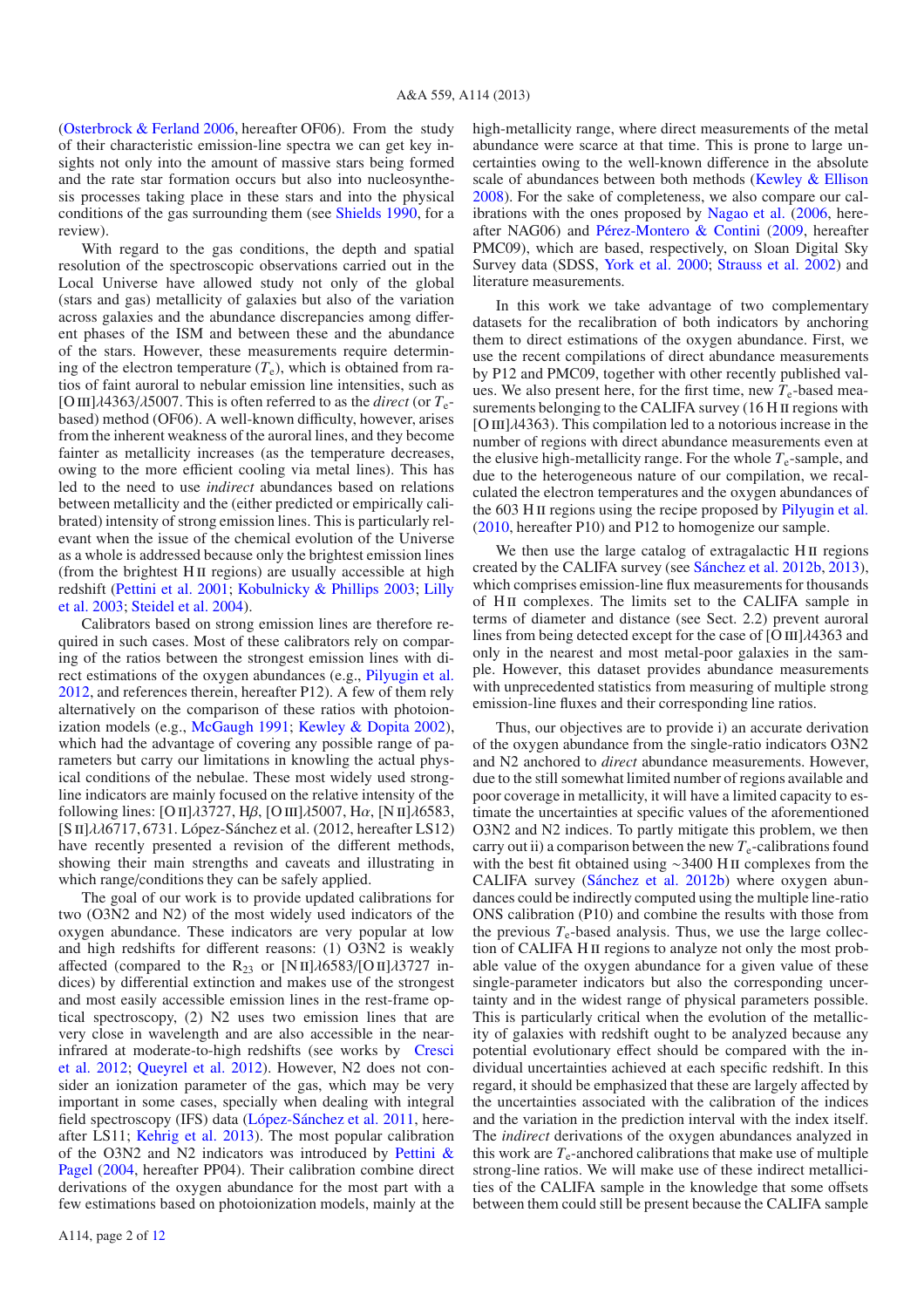is mapping a larger universe of physical conditions with respect to our  $T_e$  sample.

The content of the article is distributed as follows. Sect. 2 describes the sample of H<sub>II</sub> regions, including those with  $T_e$ -based abundances in the literature and those in the CALIFA survey. In Sect. 3 we give details on the analysis procedures and our main results, while Sect. 4 summarizes the conclusions of this work.

#### **2. The sample**

This work is based on the largest accessible database of H II regions ever accomplished, including a compilation of 603 H ii regions with accurate measurements of the electron temperature, together with 3423 H<sub>II</sub> regions provided by the CALIFA survey [\(Sánchez et al. 2013\)](#page-11-12). As we describe below, most of the regions in the CALIFA catalog (all except 16) could only be used to understand the behavior pattern of the different singleline ratio estimators compared to *indirect* abundance measurements. On the other hand, the emission-line data from the literature (plus 16 CALIFA H II complexes) are used to determine *direct* oxygen abundances for the empirical calibrations of O3N2 and N2 indices.

#### 2.1. Compilation of  $T_e$ -based HII regions

We performed a comprehensive search in the literature for HII regions within spiral and irregular galaxies in order to compile our  $T_e$ -based sample. We looked for those targets in previous works that measured bright emission lines (typically [O III] $\lambda$ 5007 and [N II] $\lambda$ 6584) and at least one of the auroral emission lines [O III]  $\lambda$  4363, [N II]  $\lambda$  5755, and [S III]  $\lambda$  6312, because we want to recalculate all the temperatures and the indices in a homogeneous way. The compilation consists of a set of 603 calibrating H II regions from 17 different works in the literature whose references are given in Table [1.](#page-2-0) In our compilation we eliminated H<sub>II</sub> regions that were found to be duplicated among different works that actually came from the same original observational dataset. For this reason we have selected only the 84 H<sub>II</sub> regions from the work of PMC09 not in common with the P12 sample.

#### 2.2. The CALIFA catalog of HII regions

The Calar Alto Legacy Integral Field Area (CALIFA) project is one of the most ambitious 2D-spectroscopic surveys to date. It will provide the scientific community, with a very large number of spectra of individual H<sub>II</sub> regions in nearby galaxies. This ongoing large project will use 250 observing nights already awarded with the Centro Astronómico Hispano-Alemán (CAHA) 3.5 m telescope. CALIFA comprises a diameter  $(45'' <$  $D_{25}$  < 80") selected sample of ~600 galaxies in the Local Universe  $(0.005 < z < 0.03)$  and addresses several fundamental issues in galactic structure and evolution of galaxies.

The CALIFA observations started in July 2010 and are performed using the Potsdam Multi Aperture Spectrograph (PMAS, [Roth et al. 2005](#page-11-13)[\)](#page-11-14) [at](#page-11-14) [CAHA](#page-11-14) [3.5](#page-11-14) [m](#page-11-14) [in](#page-11-14) [the](#page-11-14) [PPAK](#page-11-14) [mode](#page-11-14) [\(](#page-11-14)Verheijen et al. [2004](#page-11-14); [Kelz et al. 2006\)](#page-10-10). The PPAK integral field unit (IFU) has a hexagonal field-of-view (FoV) of 74"  $\times$  62", sufficient to cover the full optical extent of the galaxies up to two to three effective radii  $(R<sub>eff</sub>)$ , on average. This is possible due to the diameter selection of the sample (Walcher et al., in prep.). PPAK is made up of 331 science fibers, 36 sky background fibers, and 15 calibration fibers with diameters of  $2.7$ ", and

<span id="page-2-0"></span>**Table 1.** Bibliographic references to the original works for the compiled *T*e-sample.

| Reference                      | Number of               | Auroral lines <sup>a</sup> |
|--------------------------------|-------------------------|----------------------------|
|                                | H <sub>II</sub> regions |                            |
| Berg et al. (2012)             | 2                       | [OIII]                     |
| Bresolin et al. (2012)         | 16                      | [OIII]                     |
| Crowther $& Bibby (2009)$      | $\overline{4}$          | [OIII]                     |
| Croxall et al. (2009)          | 2                       | [O <sub>III</sub> ]        |
| Esteban et al. (2013)          | 1                       | [OIII]                     |
| García-Benito et al. (2010)    | 3                       | [O III], [S III]           |
| Guseva et al. (2012)           | 3                       | [OIII]                     |
| Hadfield & Crowther (2007)     | 6                       | [OIII]                     |
| Kehrig et al. $(2011)$         | 3                       | [OIII]                     |
| Monreal-Ibero et al. (2012)    | 3                       | [OIII]                     |
| Pérez-Montero & Contini (2009) | 84                      | [OIII], [NII]              |
| Pilyugin et al. (2012)         | 414                     | [O III], [N II], [S III]   |
| Sanders et al. (2012)          | 5                       | [O <sub>III</sub> ]        |
| Stasińska et al. (2013)        | 16                      | [O <sub>III</sub> ]        |
| Westmoquette et al. (2013)     | 7                       | [NII]                      |
| Zahid & Bresolin $(2011)$      | 9                       | [O <sub>III</sub> ]        |
| Zurita & Bresolin (2012)       | 9                       | [O III], [N II], [S III]   |
| This work                      | 16                      | [O III]                    |
| <b>Total</b>                   | 603                     |                            |

Notes. <sup>(a)</sup> The corresponding wavelengths of the auroral lines are [O III]  $\lambda$  4363, [N II]  $\lambda$  5755, [S III]  $\lambda$  6312.

it has a 100% covering factor when a three-pointing dithering scheme is adopted. The CALIFA spectra allow us to investigate the most prominent emission lines from our H<sub>II</sub> regions covering the wavelength range of 3700−7300 Å in two overlapping setups: V500 (from 3745 Å to 7300 Å with a resolution of ∼850) and V1200 (from 3700 Å to 4750 Å with a resolution of ∼1650) as shown in Fig. [1.](#page-3-0)

The CALIFA data used for this work are based on the products generated by the CALIFA pipeline (version 1.3c, see [Husemann et al. 2013](#page-10-21)). Our data fulfill the foreseen quality control requirements, with a spectrophotometric accuracy better than 10% everywhere within the considered wavelength range, both absolute and relative, and a depth that allows us to detect emission lines in individual H<sub>II</sub> regions as weak as  $\sim 10^{-17}$  erg s<sup>-1</sup> cm<sup>-2</sup> with a *S*/*N* ~ 3–5. For more details on the sample selection, observation strategy, data reduction procedures implemented in the pipeline, and data quality control, the reader is referred to [Sánchez et al.](#page-11-20) [\(2012a](#page-11-20)). The galaxies under study have been selected from the CALIFA observed sample. Since CALIFA is an ongoing survey, whose observations are scheduled on a monthly basis (on dark nights), the list of objects increases regularly. The current results are based on the 150 galaxies observed until July 2012.

<span id="page-2-1"></span>We used  $HIIEXPLORER<sup>1</sup>$  $HIIEXPLORER<sup>1</sup>$  $HIIEXPLORER<sup>1</sup>$  to extract the spectroscopic properties of our CALIFA catalog of H<sub>II</sub> regions sample from the V500-setup datacubes. HIIEXPLORER is an automatic H II region detection code described in [Sánchez et al.](#page-11-11) [\(2012b](#page-11-11)) that allows us to select H<sub>II</sub> regions based on the contrast of the H $\alpha$  line intensity. This catalog has been recently used to study the massmetallicity relation, and the possible dependence on the star formation rate [\(Sánchez et al. 2013\)](#page-11-12). In a companion article we will describe the procedure for this particular dataset, summarizing the main properties of the ionized regions across these galaxies (Sánchez et al., in prep.). We present here just a brief summary

<sup>1</sup> [http://www.caha.es/sanchez/HII\\_explorer/](http://www.caha.es/sanchez/HII_explorer/)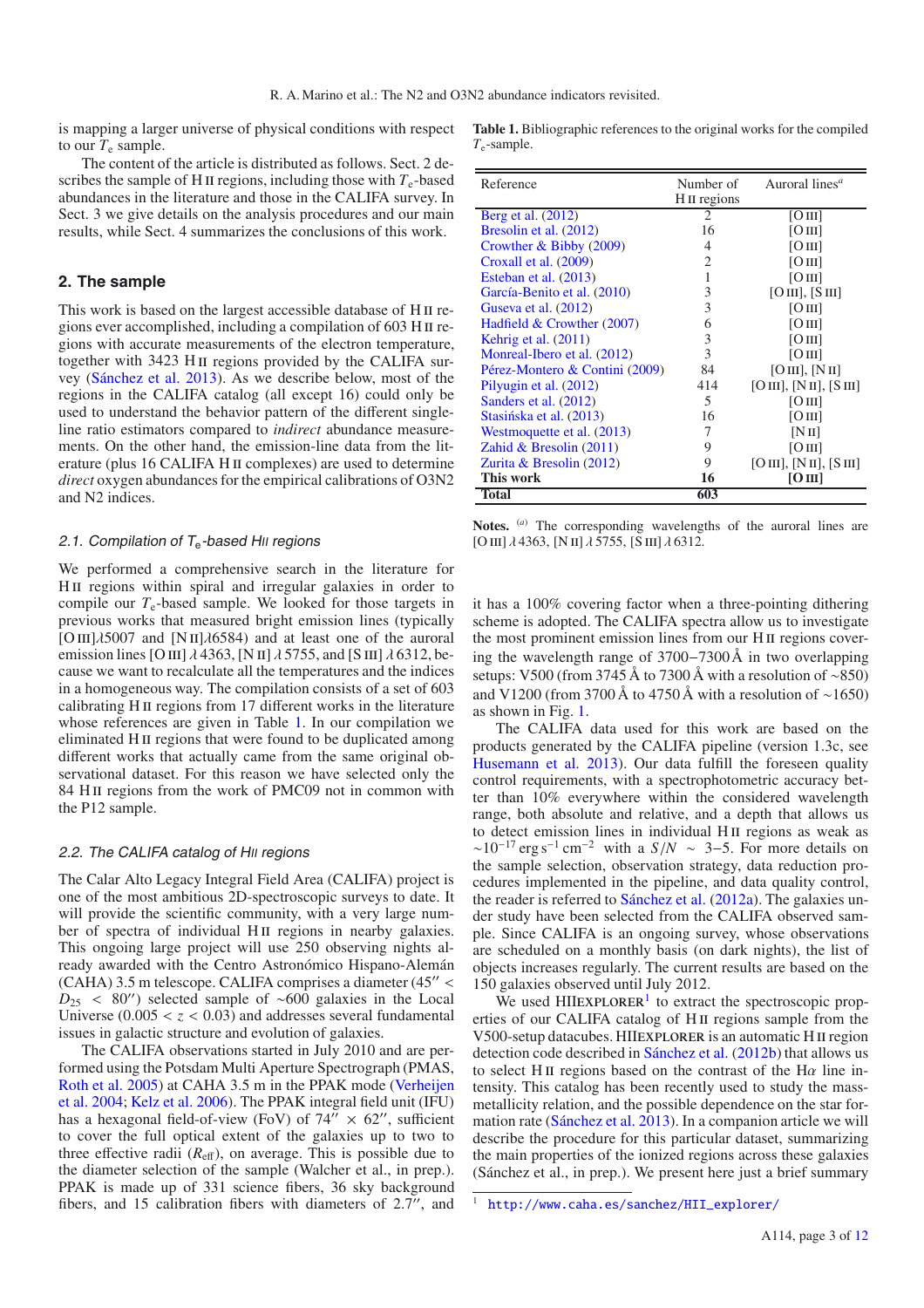**PPAk V500 grating** 



<span id="page-3-0"></span>[Fig. 1.](http://dexter.edpsciences.org/applet.php?DOI=10.1051/0004-6361/201321956&pdf_id=1) Representative PPAK V500 (*main window*) and V1200 (*inset window*) gratings optical spectra for H II region UGC 12494-001. The brightest optical emission lines of the CALIFA V500 spectral range are labeled. In the inset window a section of V1200 spectrum around the [O III]  $\lambda$  4363 line (used to compute the electron temperature) is shown. For both gratings the fluxes are in units of 10<sup>-16</sup> erg cm<sup>-2</sup> s<sup>-1</sup>.

of the different steps included in the overall process. First we create a narrow-band image of 120 Å width, centered on the wavelength of  $H\alpha$  shifted at the redshift of the targets. The narrowband image is properly corrected for the contamination of the adjacent continuum image is used as input for HIIexplorer. The code provides a segmentation map that identifies each detected ionized region. Then, it extracts the integrated spectra corresponding to each segmented region.

A total of 4942 individual H II regions are selected from the datacubes of 150 galaxies, most of them part of the 1st CALIFA Data Release [\(Husemann et al. 2013\)](#page-10-21), with the rest part of the whole CALIFA mother sample (Walcher et al., in prep.). This sample comprises galaxies of any type, mostly spirals (both early and late type), with and without bars, and with different inclinations. In addition to the extraction of the V500 spectra, on which the analysis of the indirect metallicity measurements from the CALIFA data is based, we have also extracted the V1200 spectra for those same regions and segmentation maps in order to improve the detectability of the weak  $\text{[O\,\text{III}]}$   $\lambda$  4363 line in the case of the *T*e-based abundance measurements. To understand the physical properties of the H<sub>II</sub> regions we need to investigate only the emission features in our spectra. For this reason, (i) each extracted spectrum was decontaminated by the underlying stellar continuum using the multi-SSP (simple stellar populations[\) fitting routines included in FIT3D software tool \(](#page-11-21)Sánchez et al. [2006](#page-11-21), [2011](#page-11-22)); (ii) then each emission line within the considered wavelength range was fitted with a Gaussian function to determine the line intensities and ratios; (iii) these line ratios were used to distinguish between different ionization conditions and to derive the oxygen abundances for each particular H II region/complex.

Finally, out of the ∼5000 H II regions detected with HIIEXPLORER, we kept a total of 3423 regions where a blue underlying continuum was clearly detected. This allowed us to exclude regions where the ionized-gas emission is not associated with massive star formation. Quantitatively speaking we required that at least 20% of the light at 5000 Å be arising from a population younger than 500 Myr, according to the multi-SSP spectral fitting provided by FIT3D (see more details in [Cid Fernandes et al. 2013;](#page-10-22) [Sánchez et al. 2013](#page-11-12)). Although this limit could also exclude low-burst-strength regions in the bulges of our galaxies, it will ensure that only ionized-gas emission induced by massive star formation is considered hereafter; i.e., it is a conservative limit.

Once the H $\scriptstyle\rm II$  regions were selected, all the stellardecontaminated spectra were analyzed and a final catalog of their spectroscopic properties was created for each galaxy. This  $catalog<sup>2</sup>$  $catalog<sup>2</sup>$  $catalog<sup>2</sup>$  includes the flux intensity and estimated error for the most prominent emission lines within the considered wavelength range, following the scheme presented in Appendix 1 of [Sánchez et al.](#page-11-11) [\(2012b\)](#page-11-11), and includes [O II]  $\lambda$  3727, [O III]  $\lambda$  4363, [O III]  $\lambda\lambda$  4959,5007, H $\beta$ , [N II]  $\lambda$  6548, H $\alpha$ , [N II]  $\lambda$  6583 and [S II]  $\lambda\lambda$  6717, 6731. Finally, we also corrected the emission fluxes for interstellar reddening using a value of 2.86 for the theoretical  $H\alpha/H\beta$  ratio, assuming Case B with electron temperature ~10 000 K and density ~100 cm<sup>-3</sup> (OF06).

#### <span id="page-3-1"></span>2.3. The CALIFA  $T_e$ -based HII regions

As pointed out above, we also analyzed the V1200 extracted spectra for those regions where the  $[OIII]\lambda4363$  line was tentatively detected. The high spectral resolution data from CALIFA are important for improving the detection rate of weak emission

<sup>2</sup> An example of a similar catalog is described in [Sánchez et al.](#page-11-11) [\(2012b\)](#page-11-11).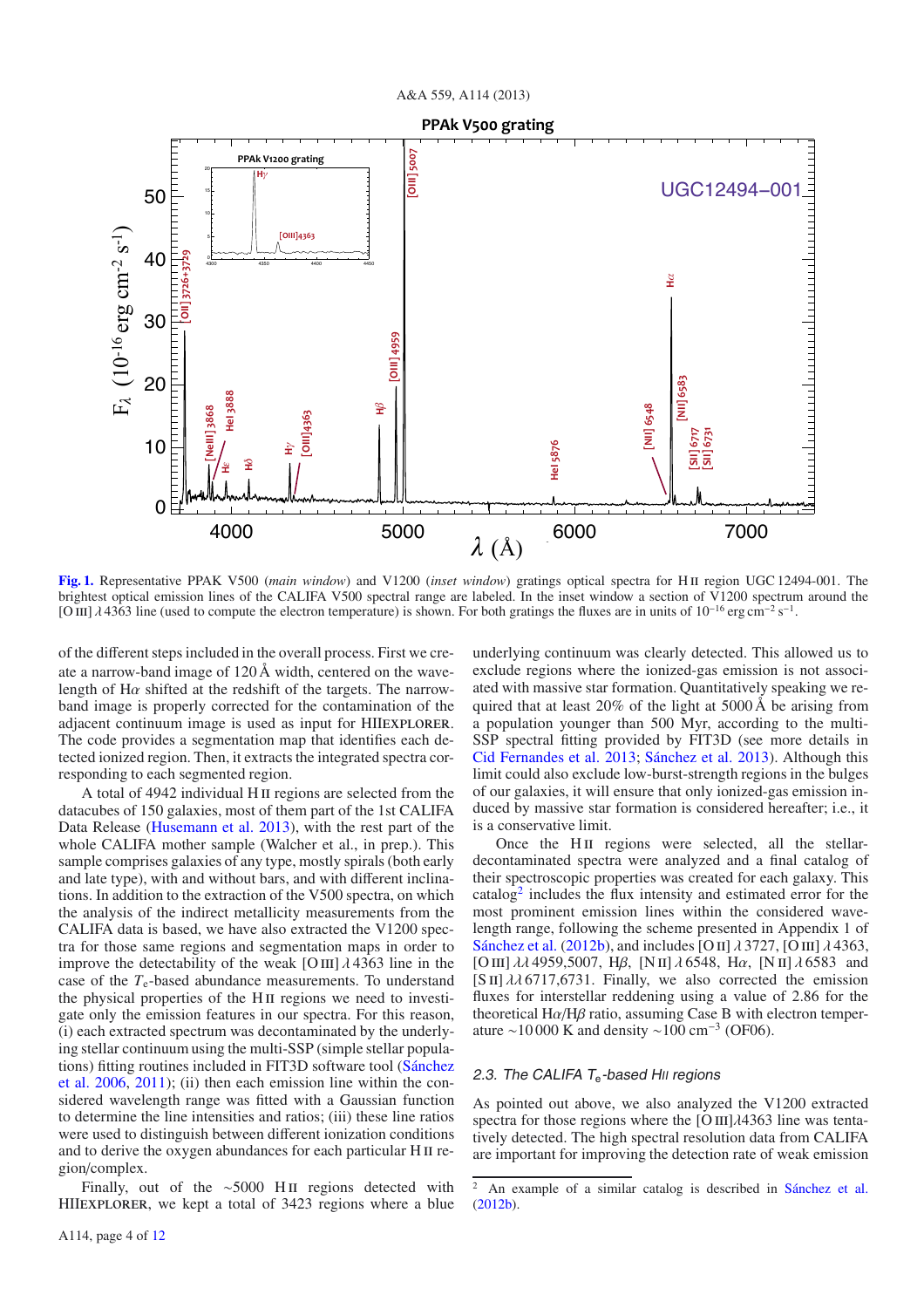<span id="page-4-0"></span>

|  |  |  |  | Table 2. Dereddened emission line ratios relative to H $\beta$ fluxes of the CALIFA $T_e$ sample along with their errors. |
|--|--|--|--|---------------------------------------------------------------------------------------------------------------------------|
|--|--|--|--|---------------------------------------------------------------------------------------------------------------------------|

| ID                | $[O II]\lambda$ 3726,29 | $[O III]$ $\lambda$ 4363 | $[O III]$ $\lambda$ 5007 | $[N II]\lambda 6583$ | $F_{\rm H\beta}$  | $A_V$ |
|-------------------|-------------------------|--------------------------|--------------------------|----------------------|-------------------|-------|
| MCG-01-54-016-001 | $3.83 \pm 0.06$         | $0.041 \pm 0.006$        | $3.11 \pm 0.05$          | $0.12 \pm 0.02$      | $139.78 \pm 0.34$ | 0.63  |
| NGC 3991-001      | $2.88 \pm 0.12$         | $0.018 \pm 0.009$        | $2.73 \pm 0.11$          | $0.24 \pm 0.04$      | $1859.3 \pm 2.9$  | 0.58  |
| NGC 3991-002      | $3.98 \pm 0.11$         | $0.016 \pm 0.007$        | $2.18 \pm 0.08$          | $0.30 \pm 0.04$      | $1019.1 \pm 1.7$  | 0.68  |
| NGC 3991-007      | $5.18 \pm 0.07$         | $0.013 \pm 0.004$        | $1.77 \pm 0.04$          | $0.37 \pm 0.03$      | $233.58 \pm 0.46$ | 1.30  |
| NGC 7489-002      | $3.35 \pm 0.09$         | $0.043 \pm 0.010$        | $3.19 \pm 0.07$          | $0.26 \pm 0.02$      | $87.13 \pm 0.37$  | 0.88  |
| NGC 7489-007      | $3.87 \pm 0.13$         | $0.080 \pm 0.016$        | $3.87 \pm 0.10$          | $0.26 \pm 0.03$      | $80.43 \pm 0.47$  | 0.98  |
| UGC 00312-001     | $3.51 \pm 0.04$         | $0.015 \pm 0.003$        | $2.93 \pm 0.04$          | $0.23 \pm 0.02$      | $512.98 \pm 0.53$ | 1.36  |
| UGC 00312-004     | $3.07 \pm 0.04$         | $0.016 \pm 0.003$        | $2.68 \pm 0.04$          | $0.25 \pm 0.02$      | $296.63 \pm 0.39$ | 0.91  |
| UGC 00312-005     | $3.97 \pm 0.04$         | $0.018 \pm 0.003$        | $2.38 \pm 0.03$          | $0.26 \pm 0.02$      | $155.21 \pm 0.24$ | 0.90  |
| UGC 00312-007     | $3.65 \pm 0.04$         | $0.018 \pm 0.003$        | $2.82 \pm 0.03$          | $0.24 \pm 0.02$      | $155.22 \pm 0.24$ | 0.99  |
| UGC 00312-008     | $3.00 \pm 0.05$         | $0.034 \pm 0.005$        | $3.12 \pm 0.04$          | $0.19 \pm 0.02$      | $59.91 \pm 0.17$  | 0.60  |
| UGC 00312-013     | $4.33 \pm 0.06$         | $0.033 \pm 0.006$        | $1.92 \pm 0.03$          | $0.29 \pm 0.02$      | $39.53 \pm 0.13$  | 0.91  |
| UGC 08733-004     | $2.44 \pm 0.05$         | $0.021 \pm 0.006$        | $2.25 \pm 0.04$          | $0.26 \pm 0.03$      | $46.46 \pm 0.16$  | 0.68  |
| UGC 10331-004     | $5.78 \pm 0.07$         | $0.019 \pm 0.004$        | $2.12 \pm 0.04$          | $0.39 \pm 0.02$      | $98.87 \pm 0.26$  | 1.79  |
| UGC 10796-001     | $3.14 \pm 0.04$         | $0.032 \pm 0.004$        | $1.91 \pm 0.03$          | $0.32 \pm 0.03$      | $94.54 \pm 0.18$  | 0.84  |
| UGC 12494-001     | $2.51 \pm 0.11$         | $0.064 \pm 0.015$        | $4.67 \pm 0.12$          | $0.12 \pm 0.03$      | $74.13 \pm 0.47$  | 0.25  |

**Notes.** Fluxes are measured in units of  $10^{-16}$  erg cm<sup>-2</sup> s<sup>-1</sup>. The observed lines are dereddened with a [Cardelli et al.](#page-10-23) [\(1989\)](#page-10-23) extinction law.  $A_V$  is calculated from the Balmer decrement (H $\alpha$ /H $\beta$ ) adopting an MW extinction law ( $A_V/A_{H_R} = 1.164$ , [Cardelli et al. 1989](#page-10-23)).

lines, such as this one, since they are strongly affected by spectral beam dilution. After imposing a cut on  $S/N$  ( $>3\sigma$ ) at the peak of this line and on the relative total line flux error ( $\leq$ 20%), and visually inspecting the spectra for potential spurious detections, we identified a total of 16 CALIFA H II complexes where we can reliably derive  $O^{++}$  zone electron temperatures and from these, the oxygen abundance, using the formulation of P10. In Table [2](#page-4-0) we present the most important emission line fluxes measured (relative to the H $\beta$  fluxes) for our CALIFA- $T_e$  H II regions. The optical spectra of one of these targets (UGC 12494-001) is shown in Fig. [1](#page-3-0) where we plot the V500 grating in the main window and a section of the V1200 grating in the inset panel.

As extensively described in Sect. 1, our aim is to use the sample listed above to calibrate the most widely used indicators (O3N2, N2) versus (O/H) using both *direct* (bona fide calibrators that, despite the dramatic improvement compared to previous calibration efforts, are still somewhat limited in coverage and statistics) and *indirect* (based on multiple strong-line ratios but with extensive metallicity coverage and good statistics) methods to derive the gas metallicities. The following sections describe the details of the analysis and methods used along with our results.

#### **3. Analysis and results**

A number of relations have been proposed in the literature to derive metal abundances and temperatures from the metallicitysensitive emission line ratios (e.g., [Dopita & Evans 1986;](#page-10-24) [Zaritsky et al. 1994](#page-11-23); [Vilchez & Esteban 1996;](#page-11-24) Díaz & Pérez-Montero [2000;](#page-10-25) [Pilyugin 2000](#page-11-25), [2001a](#page-11-26); [Pettini & Pagel 2004;](#page-11-6) [Tremonti et al. 2004;](#page-11-27) [Pilyugin & Thuan 2005;](#page-11-28) [Liang et al. 2006;](#page-10-26) Stasińska 2006; [Pérez-Montero et al. 2007;](#page-11-30) [Thuan et al. 2010\)](#page-11-31). In this regard, we highlight the recent comparative study of LS12 and similar previous studies by [Pérez-Montero & Díaz](#page-11-32) [\(2005\)](#page-11-32), [Kewley & Ellison](#page-10-8) [\(2008](#page-10-8)) and [López-Sánchez & Esteban](#page-10-27) [\(2010](#page-10-27), hereafter LSE10). Oxygen abundances anchored to  $T_e$ -based calibrations were derived using different methods for each of the two types of data described in Sects. 2.1 and 2.2. For this reason we investigated which kind of *indirect* empirical calibrators based on single line ratios could be most accurate in deriving the metallicity of HII regions when only shallow spectra (of high-redshift galaxies, for example) are available. We also computed oxygen abundance using both *direct* ( $T_e$ -based) methods and different indirect derivations of the metallicity given in the literature and used the strength of both methods to best characterize the applicability and associated uncertainties of single strong-line ratios to infer oxygen abundances.

On one hand, the electron temperatures and the metallicity were computed from relations similar to the ones proposed by [Campbell et al.](#page-10-28) [\(1986](#page-10-28)), [Pérez-Montero & Díaz](#page-11-33) [\(2003](#page-11-33)) and [Pilyugin](#page-11-34) [\(2007\)](#page-11-34) and to the  $T_e$ -method (see, e.g., P10). In particular we recalculated the oxygen abundance using the equations proposed in Sect. 2.2 of P10 and of P12 for all the targets of our  $T_e$ -sample. By combining the auroral and the nebular lines we were able to compute confident electron temperatures  $t_{3,0}$  from the [O III]  $\lambda \lambda$  4959+5007/[O III]  $\lambda$  4363 ratio,  $t_{2,N}$  from [N II]  $\lambda \lambda$  6548+6584/[N II]  $\lambda$  5755 ratio and  $t_{2,0}$ using the  $[O II] \lambda 3727/[O II] \lambda \lambda 7320+7330$  ratio that lead to oxygen abundances with a typical error of 0.12 dex. The electron temperature  $t_{3,S}$  can be estimated from the [S III]  $\lambda \lambda$  9069+9532/[S III]  $\lambda$  6312 ratio by using Eq. (3) proposed in P12. We note that even in the case of robust detections of the [O II]  $\lambda\lambda$  7320, 30, doublet we did not make use of these measurements because of the uncertainity expected in the resulting oxygen abundances (larger than the  $t_2$ – $t_3$  relation, see [Kennicutt et al. 2003,](#page-10-29) and P12).

There are also some H<sub>II</sub> regions in our compilation for which it is possible to obtain different measurements for the electron temperature (from both [O III]  $\lambda$  4363 and [N II]  $\lambda$  5755). In these cases we determine different abundance values for each method/auroral line as done in P12. Finally, in Table [3](#page-5-0) the new results derived for the CALIFA-*T*<sup>e</sup> sample are listed. The errors in the  $T_e$ -based oxygen abundances were obtained using Monte Carlo (MC) simulations taking the errors on the different line ratios involved in their determination into account. We assumed a Gaussian distribution for the errors and that the errors among the different line ratios were not correlated for the MC. This can be considered as an upper limit for the errors since some of the contributors to these errors (e.g., uncertainties in the stellar continuum subtraction) might indeed be partly correlated. As a sanity check, we also derived the electron temperature of our CALIFA-*T*<sup>e</sup> sample using *PyNeb* [\(Luridiana et al. 2012](#page-10-30)), a python tool based on the n-level atom model able to solve the equilibrium equations and obtain the physical conditions of the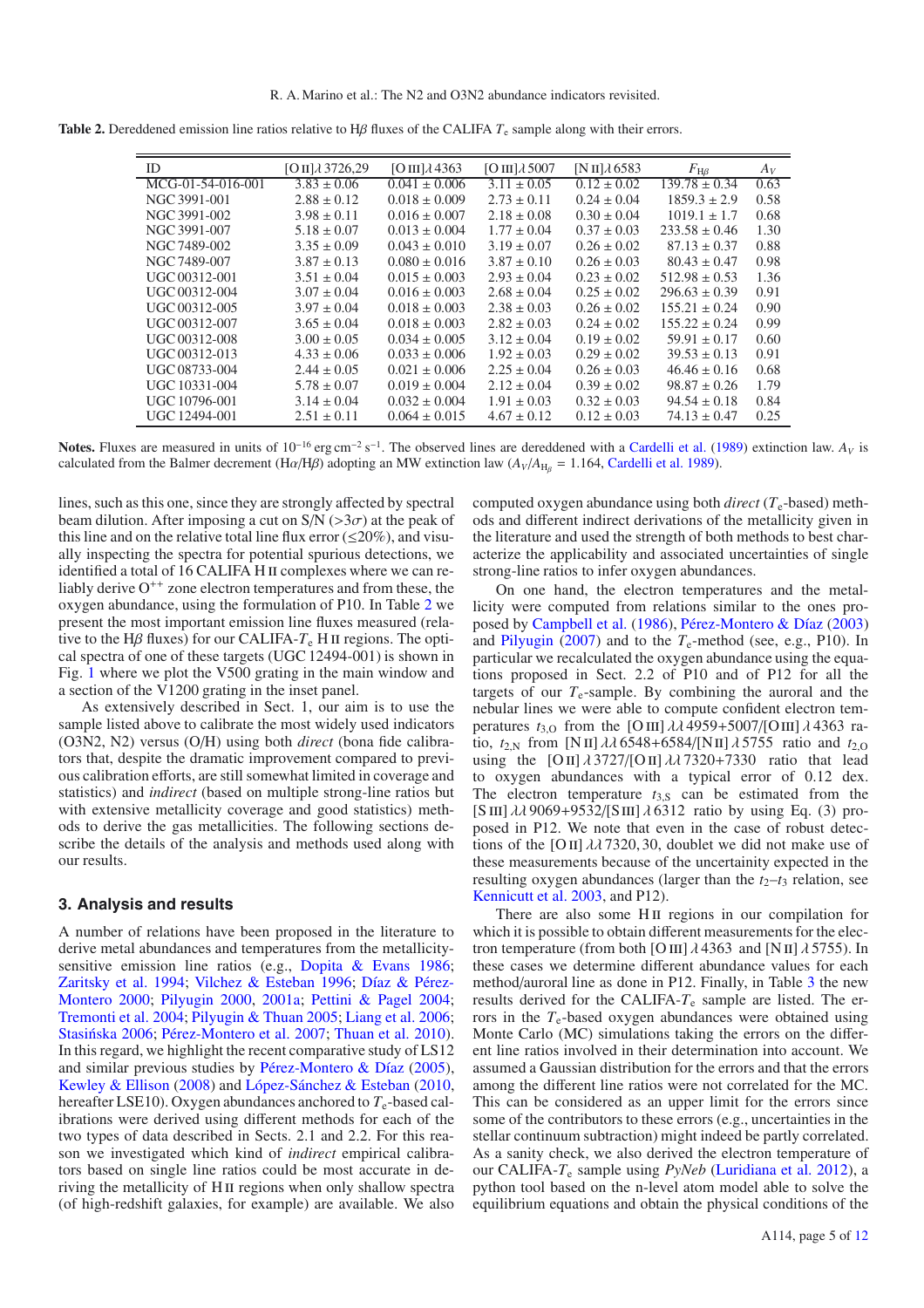<span id="page-5-0"></span>**Table 3.** Temperatures and oxygen abundances derived for the CALIFA  $T_e$  sample using the [O III] $\lambda$  4363 auroral line.

| ID                | $S/N_{\rm [O\,III]\lambda\,4363}$ | $T_3$ [K]        | $12 + \log(O/H)$ |
|-------------------|-----------------------------------|------------------|------------------|
| MCG-01-54-016-001 | 8.2                               | $12750 \pm 70$   | $8.09 \pm 0.07$  |
| NGC 3991-001      | 10.7                              | $10070 \pm 330$  | $8.30 \pm 0.05$  |
| NGC 3991-002      | 4.9                               | $10430 \pm 360$  | $8.30 \pm 0.05$  |
| NGC 3991-007      | 3.2                               | $10.340 \pm 460$ | $8.36 \pm 0.06$  |
| NGC 7489-002      | 4.0                               | $12920 \pm 330$  | $8.05 \pm 0.03$  |
| NGC 7489-007      | 4.1                               | $15470 \pm 930$  | $7.92 \pm 0.10$  |
| UGC 00312-001     | 8.5                               | $9360 \pm 120$   | $8.47 \pm 0.02$  |
| UGC 00312-004     | 7.5                               | $9670 \pm 180$   | $8.37 \pm 0.03$  |
| UGC 00312-005     | 5.6                               | $10450 \pm 370$  | $8.31 \pm 0.05$  |
| UGC 00312-007     | 5.6                               | $9940 \pm 240$   | $8.38 \pm 0.03$  |
| UGC 00312-008     | 5.7                               | $11920 \pm 230$  | $8.12 \pm 0.03$  |
| UGC 00312-013     | 6.9                               | $14340 \pm 200$  | $7.91 \pm 0.03$  |
| UGC 08733-004     | 4.0                               | $11160 \pm 710$  | $8.09 \pm 0.09$  |
| UGC 10331-004     | 3.3                               | $10990 \pm 340$  | $8.34 \pm 0.04$  |
| UGC 10796-001     | 6.2                               | $14090 \pm 930$  | $7.84 \pm 0.06$  |
| UGC 12494-001     | 16.4                              | $12970 \pm 120$  | $8.08 \pm 0.02$  |

nebulae from the emission-line ratios. Small differences (<7% in individual measurements) are found, since they are compatible with our error estimations.

On the other hand, we compared the results obtained from different empirical calibrations, such as the ON-calibration, the ONS-calibration (P10-ON and P10-ONS), the C-method (P12), the N2O2 method [\(Kewley & Dopita 2002\)](#page-10-4), and the method described in [Peña-Guerrero et al.](#page-11-35) [\(2012](#page-11-35), hereafter PG12). The details of this comparison are beyond the scope of this article and will be presented elsewhere. For the 3423 H II regions provided by CALIFA we found the P10-ONS calibrator most appropriate, because it was already anchored to oxygen abundances derived using electron temperatures. In this regard, we only summarize some important aspects of the comparison made between the different calibrations.

As a summary, the aforementioned comparison concludes that there is a good correlation between the different methods once the following considerations are taken into account: (1) the P10-ON and the C-method abundances are well correlated with P10-ONS in the entire abundance range; (2) the PG12 calibration (as the authors themselves suggest), overestimates the abundance values by ∼0.2 dex, due to their suggested treatment on the temperature and ionizing structure of the nebula and the depletion of oxygen onto dust grains; (3) the N2O2 method is appropriate for  $12 + \log(O/H) > 8.6$  but overestimates the abundance by 0.2−0.3 dex since it is based on a combination of photoionization and stellar population synthesis models. Thus, in the case of our CALIFA H ii regions, we populate the abundance sequence using the P10-ONS method (hereafter CALIFA-ONS). It correlates best with the  $T_e$ -based measurements in the whole range of metallicities, showing good agreement with the other methods in the range of applicability of the latter and yields less outliers.

<span id="page-5-1"></span>It is important to emphasize here that our indirect approach, based on strong lines of oxygen, nitrogen, and sulfur (for most of the abundance range covered in this article, the ONS-calibration is similar to the  $R_{23}$  calibration regarding its information con $tent<sup>3</sup>$ ) is particularly important because of the wide range of ionization conditions covered by the 3423 H II regions in CALIFA (in terms of the N/O relative abundances, ionization conditions

A114, page 6 of [12](#page-11-0)

and the electron densities) compared to the regions where auroral lines are detected.

The compilation of H<sub>II</sub> regions with electron temperatures and strong emission lines provides a more straightforward calibration, but without the statistical significance, due to its more reduced coverage of the space of physical parameters, poorer statistics, and inhomogeneity compared to the CALIFA catalog. In that regard, for the 16  $T_e$ -based CALIFA regions we made use of the P10- $T_e$  method that was based on the derivation of  $t_3$ temperature from the ratio of  $[OIII]$  auroral to nebular lines, as in the case of the oxygen abundance measurements included in the P12 dataset.

In the following sections we want to investigate the behavior of the widely used single-parameter indicators (O3N2 and N2) with the oxygen abundance computed both from CALIFA-ONS and  $T_e$ -based measurements.

### 3.1. O3N2 index

The O3N2 index depends on two (strong) emission line ratios and was firstly introduced by [Alloin et al.](#page-10-31) [\(1979\)](#page-10-31) as

$$
O3N2 = \log\left(\frac{[O \text{ III}]\lambda 5007}{H\beta} \times \frac{H\alpha}{[N \text{ II}]\lambda 6583}\right). \tag{1}
$$

Although O3N2 formally includes two line ratios in its definition, given the way the [O III] $\lambda$ 5007 and [N II] $\lambda$ 6584 fluxes are corrected for dust attenuation, this index is only sensitive to the extinction-corrected  $[O III]$ λ5007/ $[N II]$ λ6584 ratio. Two of the most popular calibrations (among many) that relate the oxygen abundance and the O3N2 index with a simple linear regression are the ones proposed by PP04 where  $12 + \log(O/H) =$  $8.73-0.32 \times O(3N2)$  and by PMC09 where  $12 + log(O/H) =$ 8.74−0.31 × O3N2. Here we also explore the calibration obtained by NAG06 using the third-order polynomial function presented in their Table 6. It is worth emphasizing that this oxygen abundance estimator is widely used in the high-metallicity regime up to the solar value, where the N2 index saturates. In Fig. [2](#page-6-0) we show the variation in the oxygen abundance with the O3N2 index for 603 H II calibrating regions. The sample of  $T_e$ based HII regions is represented (see the caption for details) and the 16 CALIFA HII regions are plotted with the respective errors. All these data span a range of metallicity 7.0 < 12 +  $log(O/H) < 8.9$ . We also plot the PP04 calibration, the PMC09 calibration, and the NAG06 one. We do a robust fit (least absolute deviation method) to our  $T_e$ -based H II regions data in the range of O3N2 between −1.1 and 1.7 in O3N2 and we find that

$$
12 + \log \left( \text{O/H} \right) = 8.533[\pm 0.012] - 0.214[\pm 0.012] \times \text{O3N2.} \tag{2}
$$

The limits in the fit range is mainly come from the large dispersion of the *T*e-based data in the low-metallicity regime  $(O3N2 > 1.8)$ . Our new empirical calibration is thus found by us-ing [3](#page-7-0)09 (of 603)  $T_e$ -based H II regions and in Fig. 3 is shown with 95 per cent (68 per cent) of the measurements within  $\pm 0.36$  dex  $(\pm 0.18 \text{ dex})$ . The standard errors in the zero point and in the slope are reported. These errors were computed with  $10<sup>5</sup>$  bootstrap repetitions for all the robust fits presented in this work. In Fig. [3](#page-7-0) the CALIFA-ONS H<sub>II</sub> regions are drawn as a density contour plot, and also in this case we computed an independent robust fit in the range of  $-1.1 < 0.3N2 < 1.7$  to the 3423 CALIFA-ONS HII regions that yields  $12 + \log(O/H) = 8.505[\pm 0.001]$  $-$  0.221[±0.004]× O3N2 with  $\sigma = 0.08$ . This fit is shown in Fig. [3.](#page-7-0) The large number of regions used in deriving this calibration allow us to also compute the prediction intervals for

<sup>&</sup>lt;sup>3</sup> R<sub>23</sub> = ([O II]  $\lambda \lambda$  3727+3729 + [O III]  $\lambda \lambda$  4959+5007)/H $\beta$ , [\(Pagel et al.](#page-11-36) [1979](#page-11-36)).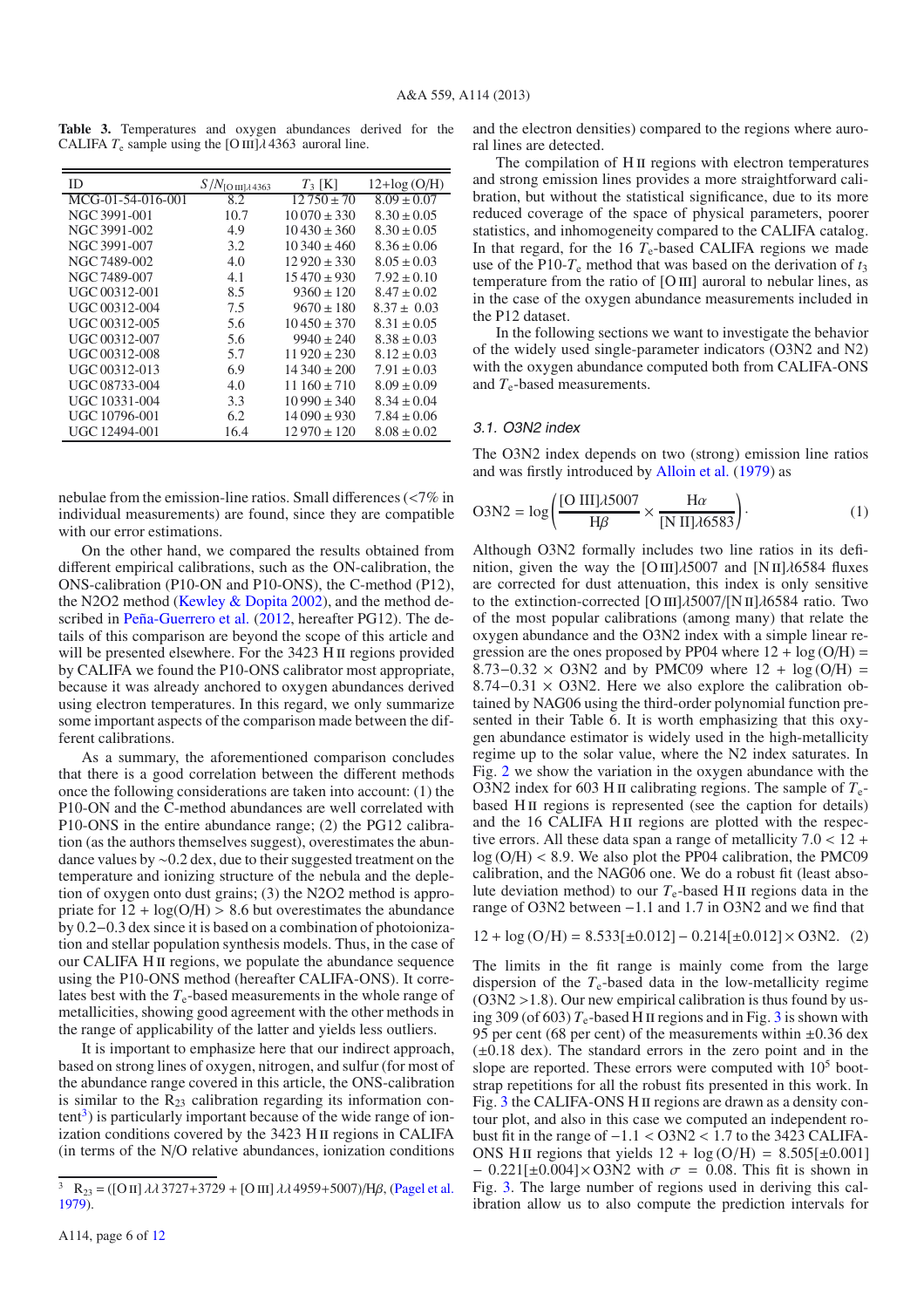

<span id="page-6-0"></span>**[Fig. 2.](http://dexter.edpsciences.org/applet.php?DOI=10.1051/0004-6361/201321956&pdf_id=2)** Oxygen abundance versus the O3N2 index for  $T_e$ -based H II regions abundances. The  $T_e$ -based H II regions are shown using different symbols and colors depending on the work they came from and the auroral line used for computing the electron temperature. The meaning of the symbols is the following: filled squares for [Berg et al.](#page-10-11) [\(2012](#page-10-11)) data, empty circles for [Bresolin et al.](#page-10-12) [\(2012](#page-10-12)) data, filled stars for the new CALIFA-*T*<sup>e</sup> data, plus signs for [Crowther & Bibby](#page-10-13) [\(2009](#page-10-13)) data, empty upside-down triangles for [Croxall et al.](#page-10-14) [\(2009](#page-10-14)) data, filled triangles for [Guseva et al.](#page-10-17) [\(2012](#page-10-17)) da[ta, filled upside-down triangles for](#page-11-7) [Hadfield & Crowther](#page-10-18) [\(2007](#page-10-18)) data, crosses for [Kehrig et al.](#page-10-19) [\(2011\)](#page-10-19) data, filled circles for Pérez-Montero & Contini [\(2009\)](#page-11-7) data, empty diamonds for [Pilyugin et al.](#page-11-4) [\(2012\)](#page-11-4) data, filled diamonds for [Sanders et al.](#page-11-15) [\(2012](#page-11-15)) data, asterisks for [Stasinska et al.](#page-11-16) ´ [\(2013](#page-11-16)) data, empty triangles for [Zahid & Bresolin](#page-11-18) [\(2011](#page-11-18)) data, empty squares for [Zurita & Bresolin](#page-11-19) [\(2012](#page-11-19)[\) data, left pointing arrows for](#page-10-16) García-Benito et al. [\(2010](#page-10-16)) data, right pointing arrows for [Westmoquette et al.](#page-11-17) [\(2013\)](#page-11-17) data, filled left semi-circles for [Esteban et al.](#page-10-15) [\(2013\)](#page-10-15) data and filled right semi-circles for [Monreal-Ibero et al.](#page-10-20) [\(2012](#page-10-20)) data. In blue we show those regions for which the temperature  $t_{3,0}$  was computed using the [O III]  $\lambda$  4363 line; in orange those regions for which we obtain the temperature  $t_{2N}$  from the [N II]  $\lambda$  5755 line; in red we represent those regions for which we are able to compute the temperature  $t_{3,5}$  using the [S III]  $\lambda$  6312, and in green are shown those regions that have both [O III]  $\lambda$  4363 and [N II]  $\lambda$  5755 measurements, so we could compute the abundance using  $t_{3,0}$  and  $t_{2,N}$ . The PP04 calibration is plotted with a black solid line with its applicability interval (from −1 to 1.9) shown with the vertical gray dotted lines. The PMC09 calibration is represented with a gray dashed line until its limit of validity O3N2 = 2. The gray 3-dot-dashed line shows the NAG06 calibration. The new  $T_e$ -based calibration,  $12 + \log (O/H)$  = 8.533 – 0.214 × O3N2 is shown with a green solid line. The green dot-dashed lines encompass  $2\sigma$  (=±0.36 dex) of all measurements. The vertical dashed lines indicate the interval of our fit, from  $O3N2 = -1.1$  to 1.7. We only plot in blue the errors associated to the new measurements of the CALIFA-*T*<sub>e</sub> H<sub>II</sub> regions. For the sake of clarity we show on the right the average random error associated to the computation of the oxygen abundances for different abundance bins.

each given O3N2 value, which are shown in the same figure  $(\pm 2\sigma)$  in this case). These intervals can be used to derive the random error in  $12 + \log(O/H)$  when this is computed from the O3N2 index. Since for the ONS-based abundances we are using more line ratios than for the O3N2 calibration, these prediction intervals allow us to provide an estimate of the degeneracies in the O3N2 calibration for predicting the actual oxygen abundance. In that regard and until a larger number of precise highmetallicity  $T_e$ -based measurements are available, so the metallicity in the high regime can be derived by *direct* methods, the prediction intervals shown in Fig. [3](#page-7-0) at O3N2 values below −0.2 should be taken with caution. These high metallicities is where the [N II] $\lambda$ 6584/H $\alpha$  ratio saturates, reducing the difference in information content between the ONS calibration and the one given here for the O3N2 single-line ratio.

Finally, and although the ONS-P10 calibration of the oxygen abundance is anchored to  $T_e$ -based measurements (see P10), an average offset of ∼0.02 dex is still found between the two calibrations  $(T_e$ -based and ONS-based). This offset should be considered as a systematic error to be added to the random error above in cases where abundance measurements based on different indices and calibrations (e.g., from galaxies at different redshifts and/or of different data quality) are to be combined. Thanks to our unprecedented statistics, the equations given above represent the most update version for the O3N2 calibration. We thus confirm that our O3N2 index calibration is significantly more robust than PP04, NAG06, and PMC09 in the high-abundance regime. We find a good correlation between the *T*e-based and the CALIFA-ONS based measurements except for a small offset that can be due in part to the still quite low number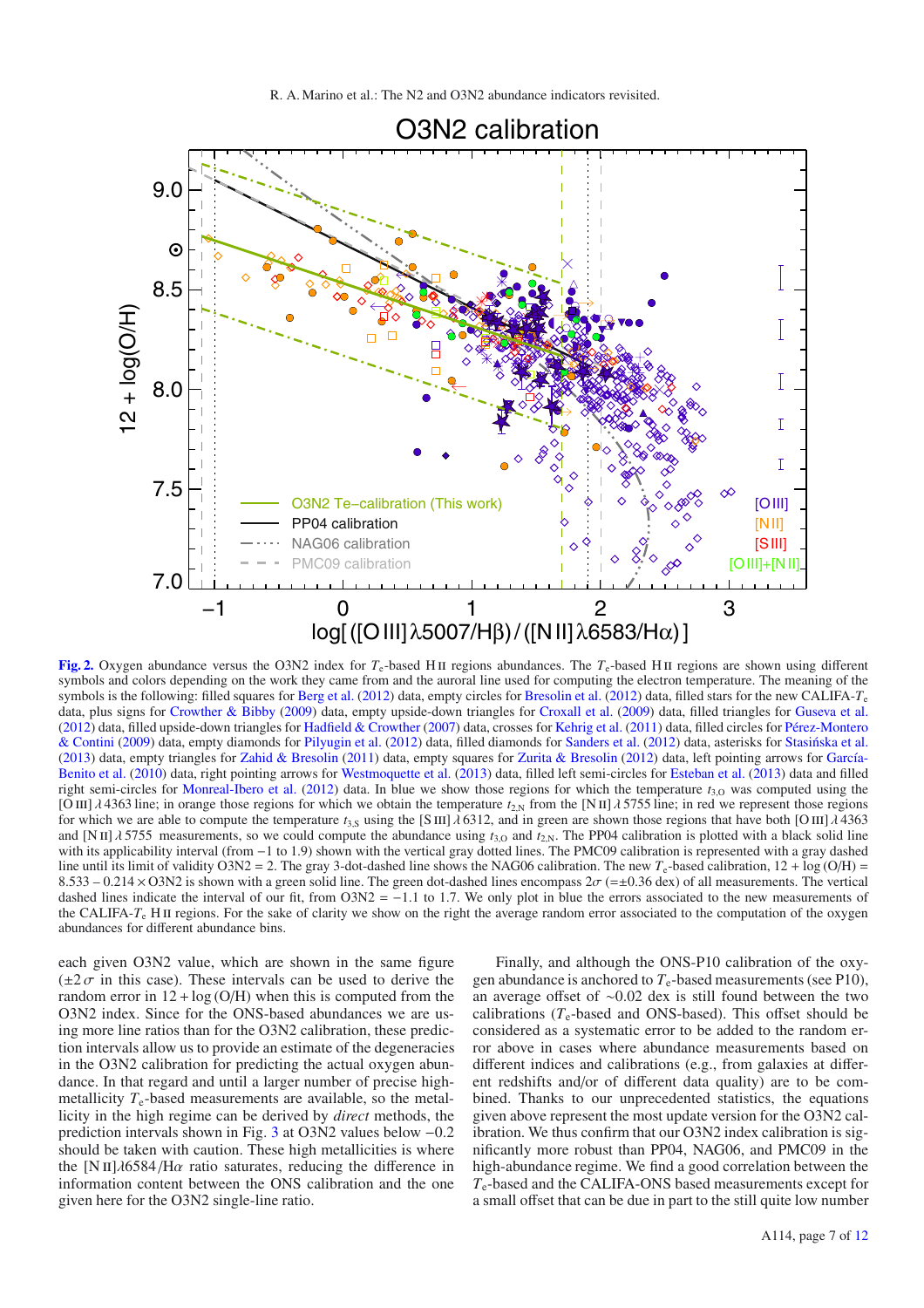

<span id="page-7-0"></span>[Fig. 3.](http://dexter.edpsciences.org/applet.php?DOI=10.1051/0004-6361/201321956&pdf_id=3) Oxygen abundance versus the O3N2 index for the H<sub>II</sub> complexes detected within the CALIFA galaxies. For the sake of clarity we plot the CALIFA-ONS HII regions as a blue density contour plot. Our new O3N2 calibration (see Fig. 2) is plotted with a green solid line. Red lines are used to show the CALIFA-ONS best linear fit (solid) and its  $2\sigma$  prediction intervals (dot-dashed) with its applicability interval (from −1.1 to 1.7, vertical dashed lines) (see text for details on these fits). In this case we obtain  $12 + \log(O/H) = 8.505 - 0.221 \times O3N2$ . The blue cross and bar in the top right corner of the plot indicate the average random errors (cross) of the CALIFA-ONS data points and the typical systematic errors (vertical bar) associated with the measurement of ionized-gas oxygen abundances.

of objects (not exactly the same as the ones used by P10) with  $T_e$ measurements in a broad range of oxygen abundances.

From an operational point of view, we recommend potential users of the O3N2 index to use the  $T_e$ -based calibration given above when oxygen abundances from different methods are to be combined. If only O3N2 data are to be analyzed (within a galaxy or potential changes from galaxy to galaxy) the calibration and prediction intervals based on the ONS calibration could be used instead, except for very low values of  $O3N2$  (< $-0.2$ ) where an average  $T_e$ -based uncertainty of 0.18 dex should more reliable because in this regime the ONS abundances are heavily weighted by the value of the O3N2 index.

#### 3.2. N2 index

The N2 index [was studied by several groups including](#page-11-37) Storchi-Bergmann et al. [\(1994](#page-11-37)), [van Zee et al.](#page-11-38) [\(1998](#page-11-38)), [Raimann et al.](#page-11-39) [\(2000](#page-11-39)), and [Denicoló et al.](#page-10-32) [\(2002\)](#page-10-32), and it is defined as

$$
N2 = \log\left(\frac{[N\ II]\lambda 6583}{H\alpha}\right).
$$
\n(3)

Despite the saturation that the N2 suffers in the high-metallicity regime, this parameter is a very useful indicator of the oxygen abundance for different reasons: (1) it is very sensitive to the metal content of a nebulae; (2) it does not suffer from reddening correction or flux calibration issues due to the close wavelength of these lines; and (3) it can be detected with new-generation near-infrared spectrographs in 8−10 m class telescopes at high redshifts. For the N2 index PP04 and PMC09 proposed the following relations:  $12 + \log (O/H) = 8.90 + 0.57 \times N2$  and  $12 +$  $log(O/H) = 9.07 + 0.79 \times N2$ , respectively. Our results, along with the PP04, NAG06, and PMC09 calibrations, are shown in Fig. [4.](#page-8-0) The robust regression made to  $452 T<sub>e</sub>$ -based abundance measurements yields

$$
12 + \log \left( \text{O/H} \right) = 8.743 [\pm 0.027] + 0.462 [\pm 0.024] \times \text{N2}, \quad (4)
$$

with 95 per cent (68 per cent) of the measurements of  $log(O/H)$ found within  $±0.32$  dex ( $±0.16$  dex), in the interval  $-1.6$  <  $N < -0.2$ . On the other hand, the robust fit to the CALIFA-ONS HII regions yields  $12 + \log(O/H) = 8.667[\pm 0.006]$  +  $[0.455 \pm 0.011] \times N2$  with an average rms of  $\sigma = 0.09$ .

As in the case of the O3N2 calibrations, these new calibrations provide somewhat shallower slopes than the PP04, NAG06, and PMC09 calibrations. As expected, this calibrator has a monotonic behavior with the oxygen abundance but saturates at log ( $[N II]\lambda 6584/H\alpha$ ) ~ -0.4, where the piling of both  $T_e$ -based and CALIFA-ONS H<sub>II</sub> regions is evident. We also find good agreement between the trend of the  $T_e$ -based H II regions and the CALIFA-ONS H II regions, although there is a systematic offset of 0.08 dex (in the sense that  $T_e$ -based abundances are slightly larger than ONS-based ones) that should be taken into account should the ONS-based calibration be used in combination with other oxygen abundance estimates. The strength of the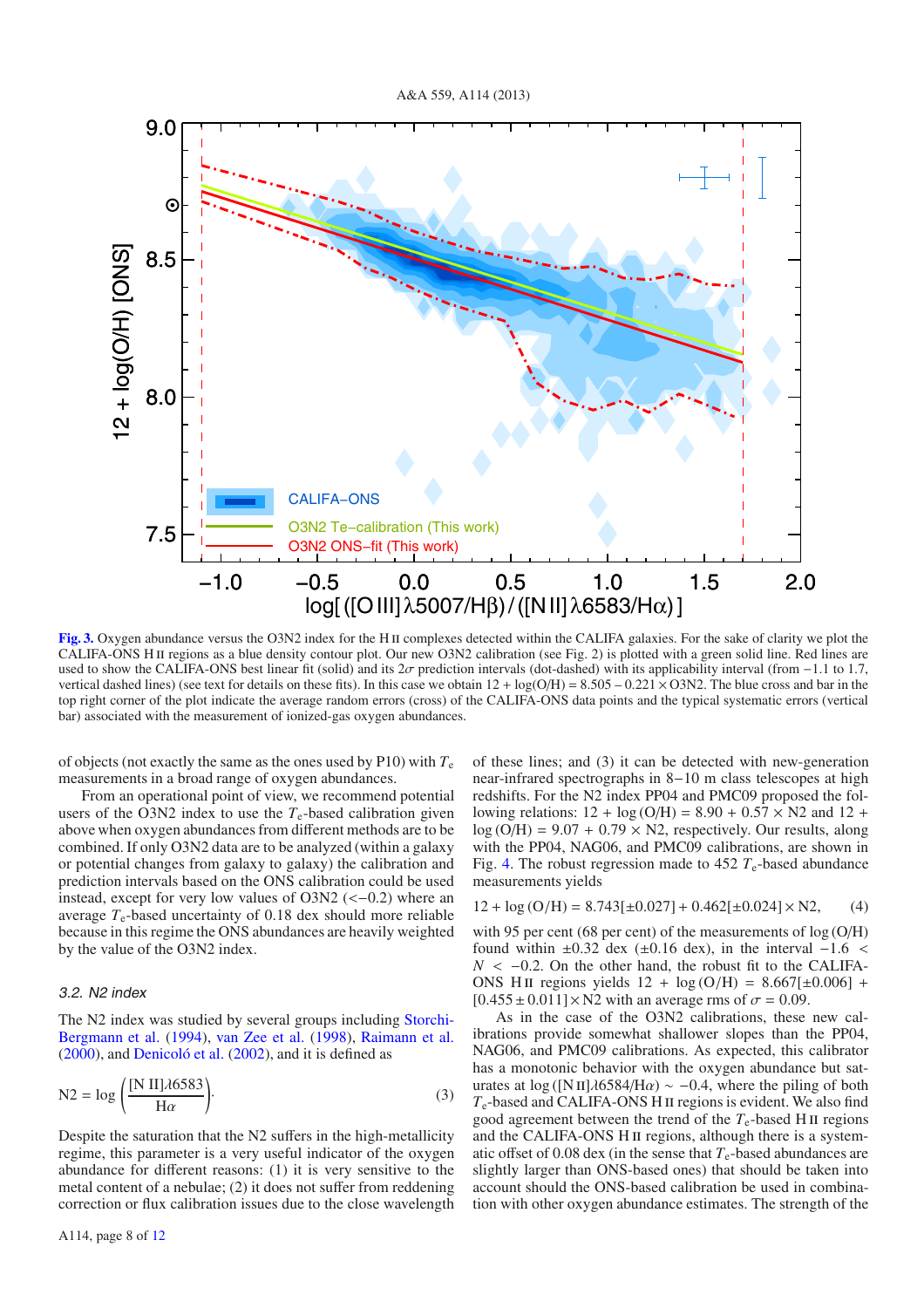

<span id="page-8-0"></span>**[Fig. 4.](http://dexter.edpsciences.org/applet.php?DOI=10.1051/0004-6361/201321956&pdf_id=4)** Oxygen abundance versus the N2 index for the *T*<sub>e</sub>-based H<sub>II</sub> regions. The symbols and the color code are the same as for Fig. [2.](#page-6-0) The PP04 calibration is plotted with a black solid line with its applicability interval (from  $N2 = -2.5$  to  $-0.3$ ) shown with vertical gray dotted lines. The PMC09 calibration is represented with a gray dashed line, while the gray 3-dot-dashed line shows the NAG06 calibration. The new *T*e-based calibration,  $12 + \log(O/H) = 8.743 + 0.462 \times N2$ , is shown with a green solid line, while the green dot-dashed lines encompass  $2\sigma (\pm 0.32 \text{ dex})$ of the measurements. The vertical dashed lines indicate the interval of our fit, from  $N2 = -1.6$  to  $-0.2$ . We only plot in blue the errors associated to the new measurements of the CALIFA-T<sub>e</sub> H<sub>II</sub> regions. For the sake of clarity we show on the right the average random error associated to the computation of the oxygen abundances for different metallicity bins.

large collection of CALIFA data is clear in this case, where the prediction intervals can be safely adopted within the entire range of applicability of the N2 index, given the comparatively weak dependence of the ONS calibration on the value of the N2 line ratio itself, especially as we move to high metallicities where the latter saturates.

#### **4. Discussion and conclusions**

In this paper we provide revisited empirical calibrations for the oxygen abundances in H<sub>II</sub> regions based on the O3N2 and N2 indicators. This work represents the most comprehensive compilation of both  $T_e$ -based and multiple strong-line (ONS-based) ionized-gas abundance measurements in external galaxies to date.

The differences found between these calibrations and those obtained by PP04, NAG06, and PMC09 recommend revising the results obtained using the latter calibration. These differences are particularly noticeable in the high-metallicity regime  $(12 + \log(O/H) > 8.2)$ , and on one hand, they are mainly due to the lack of high-quality observations of H ii regions with auroral lines at the high-metallicity end at the time of the publication of the PP04 calibration, hence their justified need for including predictions from photoionization models at this regime. On the other hand, the large differences found at high metallicity between our calibration and the one of NAG06 occur because NAG06 in this metallicity range uses a sample of galaxies (their sample C, for more details see Sect. 2.2 in Nagao et al. 2006) that have no  $T_e$ -based abundances measured. We find that a linear relation provides a good fit to the oxygen abundance as a function of the O3N2 (N2) parameters with rms values of 0.18 dex (0.16 dex). The relatively few statistics and rather heterogeneous origin of the direct abundance measurements precludes deriving reliable predicting intervals as a function of these parameters or the derived oxygen abundance. This is where the results of the analysis of large and homogeneous sets of ONS-based measurements are most useful with the caveats and limitations described in Sects. 3.1 and 3.2.

Hereafter we discuss the potential physical origin of the relations shown in Figs. 2 through 5. The ionization degree of the H<sub>II</sub> region also plays an important role when deriving a proper oxygen abundance. Many other empirical methods based on both observations (e.g. [Pilyugin 2001a](#page-11-26)[,b;](#page-11-40) [Pilyugin & Thuan](#page-11-28) [2005\)](#page-11-28) an[d](#page-10-4) [photoionization](#page-10-4) [models](#page-10-4) [\(e.g.](#page-10-4) [McGaugh 1991](#page-10-3); Kewley & Dopita [2002](#page-10-4)) do consider an ionization parameter – typically the  $[O III]/[O II]$  ratio – to improve the accuracy of their derived O/H values. Indeed, it has been shown that empirical calibrations that do not consider an ionization parameter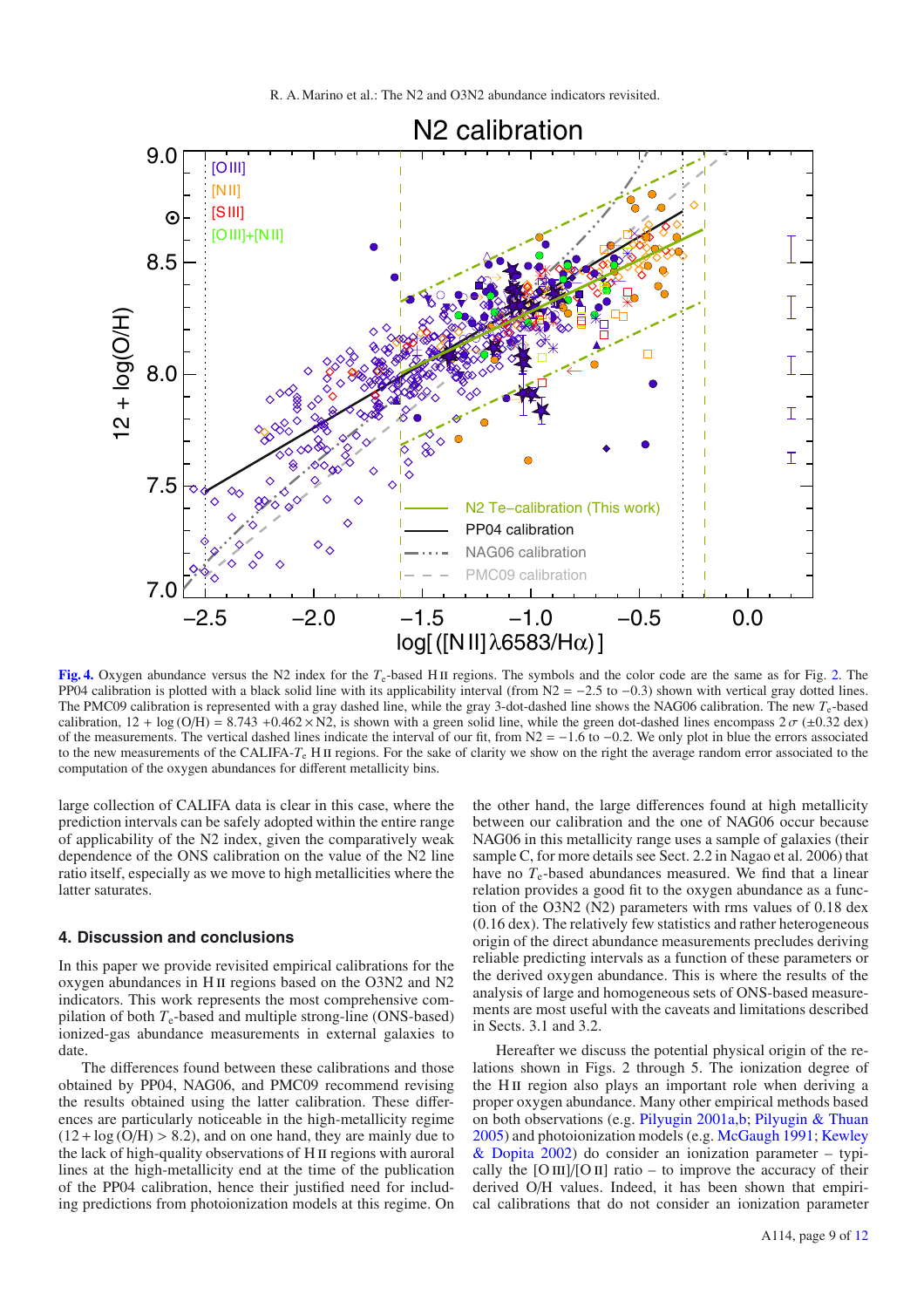

<span id="page-9-0"></span>**[Fig. 5.](http://dexter.edpsciences.org/applet.php?DOI=10.1051/0004-6361/201321956&pdf_id=5)** Oxygen abundance versus the N2 index for the H<sub>II</sub> complexes within CALIFA galaxies. We plot the CALIFA-ONS H<sub>II</sub> regions as a blue density contour plot. Our new N2 calibration (see Fig. 4) is plotted with a green solid line. Red lines are used to show the CALIFA-ONS best linear fit (solid) and its  $2\sigma$  prediction intervals (dot-dashed) with its applicability interval (from N2 = −1.6 to −0.2, vertical dashed lines) (see text for details on these fits). In this case we obtain  $12 + \log (O/H) = 8.667 + 0.455 \times N2$ . The blue cross and bar in the top right corner of the plot indicate the average random errors (cross) of the CALIFA-ONS data points and the typical systematic errors (vertical bar) associated with the measurement of ionized-gas oxygen abundances.

have a larger scatter (which is even larger than observational errors) than those ones that do not use it [\(Kobulnicky et al.](#page-10-33) [1999;](#page-10-33) [López-Sánchez & Esteban 2010](#page-10-27); [Moustakas et al. 2010;](#page-10-34) [López-Sánchez et al. 2012\)](#page-10-35). That is particularly important when dealing with IFS data, since observations may be actually show-ing the ionization structure of the H<sub>II</sub> regions (e.g., [Kehrig et al.](#page-10-36) [2008;](#page-10-36) [López-Sánchez et al. 2011;](#page-10-6) [Monreal-Ibero et al. 2010](#page-10-37), [2011,](#page-10-38) [2012;](#page-10-20) [Pérez-Montero et al. 2011](#page-11-41); [James et al. 2013a](#page-10-39)[,b](#page-10-40)). This behavior is clearly seen in Fig. 13 of LS11, which compares the  $[O III]/[O II]$  ratio and oxygen abundance as provided by several empirical calibrations. Using N2 and O3N2 calibrations proposed by PP04, NAG06, and PMC09, it is clearly seen that regions with higher ionization degree tend to have lower oxygen abundances (see also Fig. 12 of PP04). Another important issue to consider is that the ionization parameter is related to the age of the most-recent star formation event. Galaxies hosting young starbursts will have higher ionization parameters than galaxies where the main star-formation event happened a long time ago. This fact introduces an extra bias to all O/H estimations based on calibrations that do not consider an ionization pa-rameter for the gas (Stasińska 2010; [López-Sánchez & Esteban](#page-10-27) [2010](#page-10-27)[\).](#page-11-43) [In](#page-11-43) [the](#page-11-43) [case](#page-11-43) [of](#page-11-43) [objects](#page-11-43) [with](#page-11-43) [high](#page-11-43) [N](#page-11-43)/O ratios (e.g. Pustilnik et al. [2004;](#page-11-43) [López-Sánchez et al. 2007](#page-10-41)[,](#page-10-27) [2011;](#page-10-6) López-Sánchez & Esteban [2010](#page-10-27); [Monreal-Ibero et al. 2010](#page-10-37)[,](#page-11-41) [2012](#page-10-20); Pérez-Montero et al. [2011;](#page-11-41) [Amorín et al. 2012;](#page-10-42) [Kehrig et al. 2013](#page-10-7)), the use of a [N II]-based calibration will provide O/H values that are higher than the real ones. According to the photoionization models described in [Pérez-Montero & Díaz](#page-11-32) [\(2005](#page-11-32)) and PMC09, all the dispersion found in the relation between both O3N2 and N2 parameters and the oxygen abundances derived from the  $T<sub>e</sub>$  method can be explained in terms of an additional dependence on ionization parameter and on the nitrogen-to-oxygen ratio. In the case of our compilation, we checked that the grid of models presented in PMC09 covers all our observed sample by varying these two parameters.

The comparison between the  $T_e$ - and ONS-based abundances in the case of the O3N2 yields a very small difference of 0.02 dex, which can be attributed to the intrinsic dispersion in ONS for a given  $T_e$ -based abundance (see P10). In the case of N2, on the other hand, we find a systematic difference of 0.08 dex that is evident as an offset between the green and red lines of Fig. [5.](#page-9-0) This cannot be due exclusively to the limitations of the ONS abundances along but mainly to differences between either the N2 or ONS measurements of the CALIFA regions compared to those where  $T_e$ -based measurements have been derived. Since for a given O3N2 we find very good agreement between the  $T_e$ - and ONS-based measurements, it is more likely that the difference arises in the N2 measurements (only 16 CALIFA *T*e-based regions are not enough to directly confirm this). One possibility for explaining the differences between the trending of the ONS-fit and our  $T_e$ -based calibration in the case of N2 is that the change in N2 (for a given O3N2 and ONS) is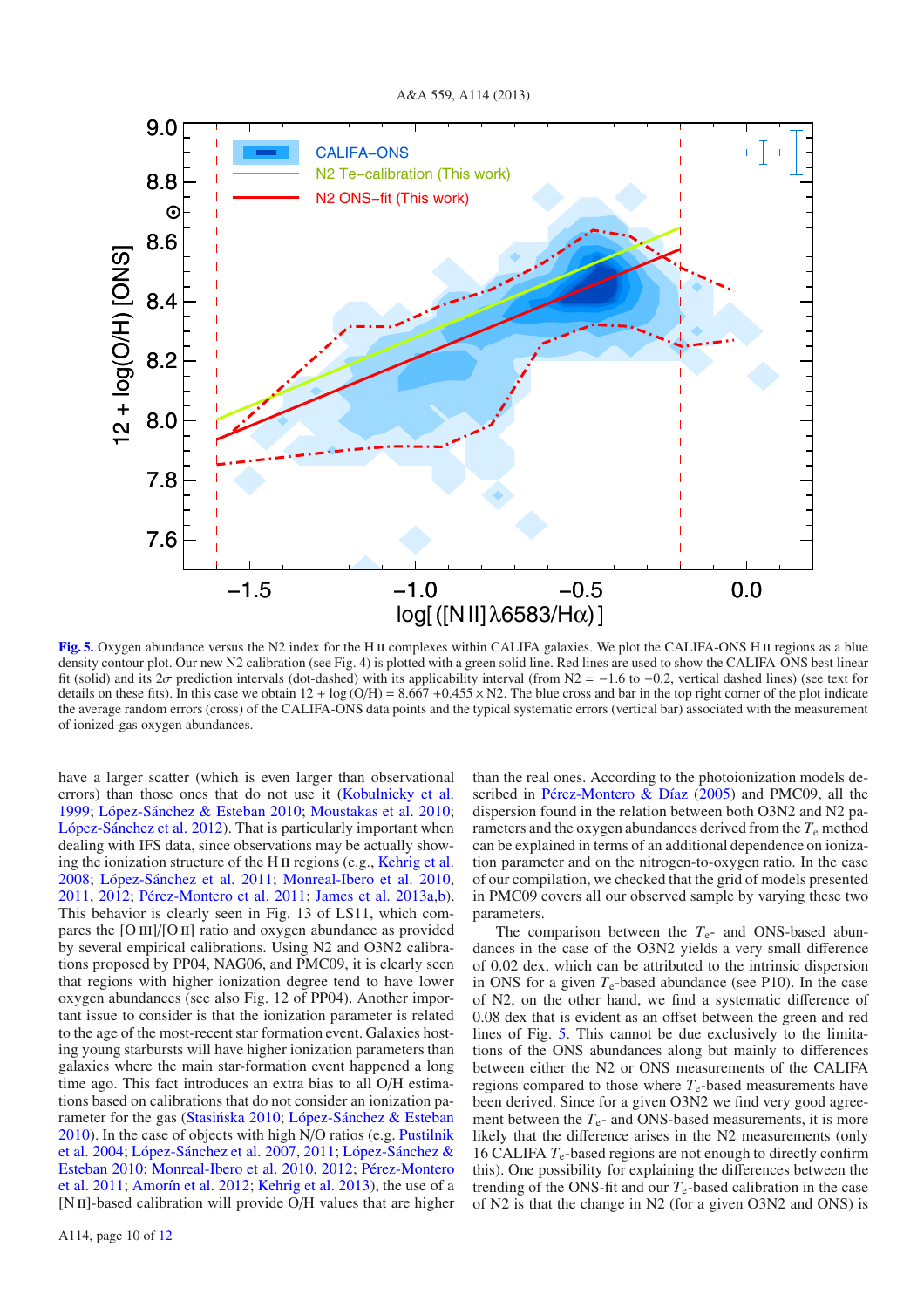related to spatial-resolution effects. The reasoning behind this is that the vast majority of the  $T_e$ -based measurements come from long-slit or multi-object spectroscopy of very nearby galaxies (typically inside the Local Volume;  $d < 11$  Mpc), where a 1 arcsec resolution yields a physical resolution better than 50 pc, while the typical physical resolution of the CALIFA data is, in the best case, four times this number. In this regard, Mast et al. (in prep.) do not find a systematic increase in the N2 index with decreasing spatial resolution using simulations based on IFS [data](#page-11-44) [on](#page-11-44) [very](#page-11-44) [nearby](#page-11-44) [systems](#page-11-44) [from](#page-11-44) [PINGS](#page-11-44) [\(](#page-11-44)Rosales-Ortega et al. [2010](#page-11-44)). However, since their work is not based on a large diameter-limited sample like CALIFA, we cannot completely rule out this effect. On the other hand, we should also consider that while a significant fraction of the H<sub>II</sub> regions included in our  $T_e$ -based analysis were extracted from dwarf galaxies, these are almost absent (by design) from the CALIFA sample, which is mainly constituted of disk galaxies. Therefore, any difference (for a given oxygen abundance) in the N/O ratio or the excitation conditions of the nebulae in dwarfs with respect to disk galaxies could also result in a different N2 for the CALIFA sample even for the same O3N2 and ONS measurements. Should that be the case, future analyses of the chemical abundances in galaxies that are based solely on the N2 index should pay close attention to the sample selection since systematics in the N2-based abundances could arise if galaxies of different types are combined, for example, at different redshifts.

Our new calibration also has important implications for studies that investigate the gas metallicity evolution of galaxies up to high redshifts. For example, the mass-metallicity relation (MZR) at  $z > 2$  presented by [Erb et al.](#page-10-43) [\(2006](#page-10-43)), which is often used as a reference sample, was based on the N2 calibration of PP04. They found an evolution in MZR of ∼0.3 dex at *z* > 2 compared to the local SDSS sample. However, the metallicity evolution is enhanced using our new N2 calibration by ∼0.1−0.2 dex. Our Eq. (4) would lead to an average decrease of 0.4 dex to  $z \sim 2$ , while using the fit to the CALIFA-ONS H II regions results in an evolution of 0.5 dex. This is more in accordance with recent determinations of metallicity in distant zCOSMOS galaxies exploiting measurements of all five strong lines (Pérez-Montero et al. [2013\)](#page-11-45).

Thus, we conclude that the relations given in this paper will improve our understanding of the chemical evolution of the Universe, even when only single-parameter abundance measurements are available and as long as the predicting intervals derived here are taken into account. Possible effects associated to spatial resolution and sample selection should also be adequately accounted for.

*Acknowledgements.* We would like to thank the anonymous referee for the review of our manuscript. The comments and suggestions helped to improve the content of the paper. R.A. Marino is funded by the Spanish program of International Campus of Excellence Moncloa (CEI). This study makes uses of the data provided by the Calar Alto Legacy Integral Field Area (CALIFA) survey (<http://www.califa.caha.es>). Based on observations collected at the Centro Astronómico Hispano-Alemán (CAHA) at Calar Alto, operated jointly by the Max-Planck-Institut für Astronomie and the Instituto de Astrofísica de Andalucía (CSIC). CALIFA is the first legacy survey being performed at Calar Alto.The CALIFA collaboration would like to thank the IAA-CSIC and MPIA-MPG, as major partners of the observatory, and CAHA itself, for the unique access to telescope time and support in manpower and infrastructures. The CALIFA collaboration also thanks the CAHA staff for their dedication to this project. We thank the *Viabilidad, Diseño, Acceso y Mejora* funding program, ICTS-2009-10, for supporting the initial developement of this project. S.F.S., F.F.R.O., and D. Mast thank the *Plan Nacional de Investigación y Desarrollo* funding programs, AYA2012-31935 of the Spanish *Ministerio de Economía y Competitividad*, for the support given to this project. S.F.S thanks the the *Ramón y Cajal* project RyC-2011-07590 of the spanish *Ministerio de Economía y Competitividad*, for the support giving to this project. F.F.R.O. acknowledges the Mexican National Council for Science and Technology (CONACYT) for financial support under the program Estancias Postdoctorales y Sabáticas al Extranjero para la Consolidación de Grupos de Investigación, 2010-2012. We acknowledge financial support for the ESTALLIDOS collaboration by the Spanish Ministerio de Ciencia e Innovación under grant AYA2010- 21887-C04-03. BG-L also acknowledges support from the Spanish *Ministerio de Economía y Competitividad* (MINECO) under grant AYA2012- 39408-C02-02. J.F.-B. acknowledges financial support from the Ramón y Cajal Program and grant AYA2010-21322-C03-02 from the Spanish Ministry of Economy and Competitiveness (MINECO), as well as to the DAGAL network from the People's Program (Marie Curie Actions) of the European Union's Seventh Framework Program FP7/2007-2013/ under REA grant agreement number PITN-GA-2011-289313. CK has been funded by project AYA2010-21887 from the Spanish PNAYA. P.P. acknowledges support by the Fundação para a Ciência e a Tecnologia (FCT) under project FCOMP-01-0124-FEDER-029170 (Reference FCT PTDC/FIS-AST/3214/2012), funded by FCT-MEC (PIDDAC) and FEDER (COMPETE). R.M.G.D. and R.G.B. also acknowledge support from the Spanish *Ministerio de Economía y Competitividad* (MINECO) under grant AyA2010-15081. V.S., L.G., and A.M.M. acknowledge financial support from the Fundação para a Ciência e a Tecnologia (FCT) under program Ciência 2008 and the research grant PTDC/CTE-AST/112582/2009.

#### **References**

- <span id="page-10-42"></span><span id="page-10-31"></span>Alloin, D., Collin-Souffrin, S., Joly, M., & Vigroux, L. 1979, A&A, 78, 200 Amorín, R., Pérez-Montero, E., Vílchez, J. M., & Papaderos, P. 2012, ApJ, 749,
- 185
- <span id="page-10-11"></span>Berg, D. A., Skillman, E. D., Marble, A. R., et al. 2012, ApJ, 754, 98
- <span id="page-10-12"></span>Bresolin, F., Kennicutt, R. C., & Ryan-Weber, E. 2012, ApJ, 750, 122
- <span id="page-10-28"></span>Campbell, A., Terlevich, R., & Melnick, J. 1986, MNRAS, 223, 811
- <span id="page-10-23"></span>Cardelli, J. A., Clayton, G. C., & Mathis, J. S. 1989, ApJ, 345, 245
- Cid Fernandes, R., Pérez, E., García Benito, R., et al. 2013, A&A, 557, A86
- <span id="page-10-22"></span><span id="page-10-5"></span>Cresci, G., Mannucci, F., Sommariva, V., et al. 2012, MNRAS, 421, 262
- Crowther, P. A., & Bibby, J. L. 2009, A&A, 499, 455
- Croxall, K. V., van Zee, L., Lee, H., et al. 2009, ApJ, 705, 723
- <span id="page-10-32"></span><span id="page-10-25"></span><span id="page-10-24"></span><span id="page-10-14"></span><span id="page-10-13"></span>Denicoló, G., Terlevich, R., & Terlevich, E. 2002, MNRAS, 330, 69
- Díaz, A. I., & Pérez-Montero, E. 2000, MNRAS, 312, 130
- Dopita, M. A., & Evans, I. N. 1986, ApJ, 307, 431
- <span id="page-10-43"></span>Erb, D. K., Shapley, A. E., Pettini, M., et al. 2006, ApJ, 644, 813
- <span id="page-10-15"></span>Esteban, C., Carigi, L., Copetti, M. V. F., et al. 2013, MNRAS, 433, 382
- <span id="page-10-16"></span>García-Benito, R., Díaz, A., Hägele, G. F., et al. 2010, MNRAS, 408, 2234
- <span id="page-10-17"></span>Guseva, N. G., Izotov, Y. I., Fricke, K. J., & Henkel, C. 2012, A&A, 541, A115
- Hadfield, L. J., & Crowther, P. A. 2007, MNRAS, 381, 418
- 
- <span id="page-10-39"></span><span id="page-10-21"></span><span id="page-10-18"></span>Husemann, B., Jahnke, K., Sánchez, S. F., et al. 2013, A&A, 549, A87 James, B. L., Tsamis, Y. G., Barlow, M. J., Walsh, J. R., & Westmoquette, M. S. 2013a, MNRAS, 428, 86
- <span id="page-10-40"></span>James, B. L., Tsamis, Y. G., Walsh, J. R., Barlow, M. J., & Westmoquette, M. S. 2013b, MNRAS, 430, 2097
- Kehrig, C., Vílchez, J. M., Sánchez, S. F., et al. 2008, A&A, 477, 813
- <span id="page-10-36"></span><span id="page-10-19"></span>Kehrig, C., Oey, M. S., Crowther, P. A., et al. 2011, A&A, 526, A128
- Kehrig, C., Pérez-Montero, E., Vílchez, J. M., et al. 2013, MNRAS, 432, 2731
- Kelz, A., Verheijen, M. A. W., Roth, M. M., et al. 2006, PASP, 118, 129
- <span id="page-10-29"></span><span id="page-10-10"></span><span id="page-10-7"></span>Kennicutt, Jr., R. C., Bresolin, F., & Garnett, D. R. 2003, ApJ, 591, 801
- 
- Kewley, L. J., & Dopita, M. A. 2002, ApJS, 142, 35
- <span id="page-10-8"></span><span id="page-10-4"></span><span id="page-10-1"></span>Kewley, L. J., & Ellison, S. L. 2008, ApJ, 681, 1183
- Kobulnicky, H. A., & Phillips, A. C. 2003, ApJ, 599, 1031
- <span id="page-10-33"></span>Kobulnicky, H. A., Kennicutt, Jr., R. C., & Pizagno, J. L. 1999, ApJ, 514, 544
- <span id="page-10-26"></span>Liang, Y. C., Yin, S. Y., Hammer, F., et al. 2006, ApJ, 652, 257
- <span id="page-10-2"></span>Lilly, S. J., Carollo, C. M., & Stockton, A. N. 2003, ApJ, 597, 730
- <span id="page-10-27"></span>López-Sánchez, Á. R., & Esteban, C. 2010, A&A, 517, A85
- <span id="page-10-41"></span>López-Sánchez, Á. R., Esteban, C., García-Rojas, J., Peimbert, M., & Rodríguez, M. 2007, ApJ, 656, 168
- <span id="page-10-6"></span>López-Sánchez, Á. R., Mesa-Delgado, A., López-Martín, L., & Esteban, C. 2011, MNRAS, 411, 2076
- <span id="page-10-35"></span>López-Sánchez, Á. R., Dopita, M. A., Kewley, L. J., et al. 2012, MNRAS, 426, 2630
- <span id="page-10-30"></span>Luridiana, V., Morisset, C., & Shaw, R. A. 2012, in IAU Symp., 283, 422
- McGaugh, S. S. 1991, ApJ, 380, 140
- <span id="page-10-37"></span><span id="page-10-3"></span>Monreal-Ibero, A., Vílchez, J. M., Walsh, J. R., & Muñoz-Tuñón, C. 2010, A&A, 517, A27
- Monreal-Ibero, A., Relaño, M., Kehrig, C., et al. 2011, MNRAS, 413, 2242
- <span id="page-10-38"></span><span id="page-10-20"></span>Monreal-Ibero, A., Walsh, J. R., & Vílchez, J. M. 2012, A&A, 544, A60
- Moustakas, J., Kennicutt, Jr., R. C., Tremonti, C. A., et al. 2010, ApJS, 190, 233
- <span id="page-10-34"></span><span id="page-10-9"></span><span id="page-10-0"></span>Nagao, T., Maiolino, R., & Marconi, A. 2006, A&A, 459, 85 Osterbrock, D. E., & Ferland, G. J. 2006, Astrophysics of gaseous nebulae and active galactic nuclei (University Science Books)